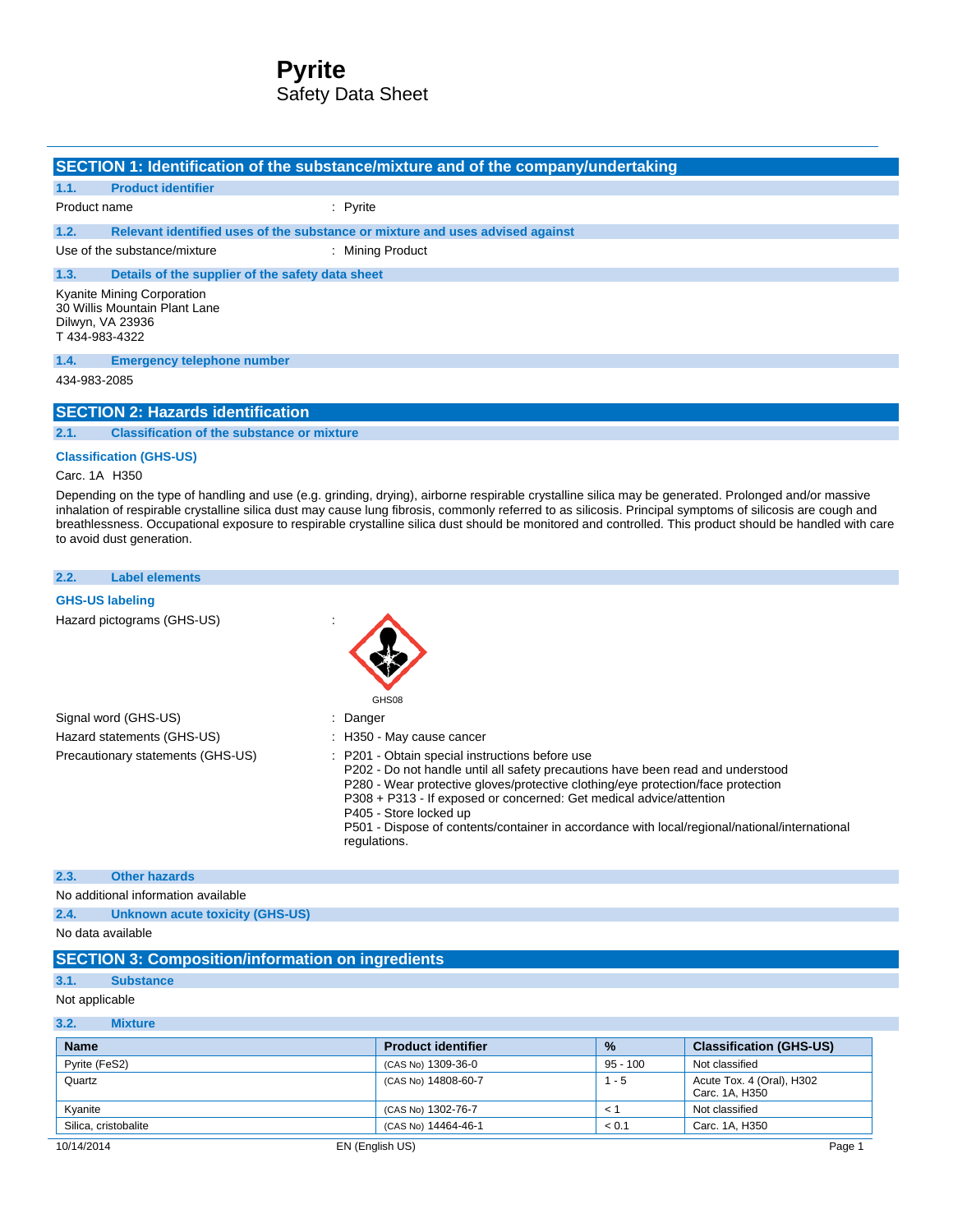## **SECTION 4: First aid measures**

| 4.1.<br><b>Description of first aid measures</b>                    |                                                                                                                                                                                                                                                                                                                                                                                                                                                                                                                                                                                                                                                                                                                                                                                                                                      |
|---------------------------------------------------------------------|--------------------------------------------------------------------------------------------------------------------------------------------------------------------------------------------------------------------------------------------------------------------------------------------------------------------------------------------------------------------------------------------------------------------------------------------------------------------------------------------------------------------------------------------------------------------------------------------------------------------------------------------------------------------------------------------------------------------------------------------------------------------------------------------------------------------------------------|
| First-aid measures after inhalation                                 | : If irritation occurs, remove to fresh air. If breathing problems occur, a certified professional<br>should administer oxygen or artificial respiration as indicated and obtain immediate medical<br>attention.                                                                                                                                                                                                                                                                                                                                                                                                                                                                                                                                                                                                                     |
| First-aid measures after skin contact                               | : Wash thoroughly with soap and water. If irritation persists, obtain medical attention.                                                                                                                                                                                                                                                                                                                                                                                                                                                                                                                                                                                                                                                                                                                                             |
| First-aid measures after eye contact                                | : Dusts and particles may cause physical abrasion. Do not rub eyes. Rinse eyes with lukewarm<br>water for at least 15 minutes. Open and close the eyelids during rinsing to remove all dusts and<br>particles. If irritation persists, seek medical attention.                                                                                                                                                                                                                                                                                                                                                                                                                                                                                                                                                                       |
| First-aid measures after ingestion                                  | : None required for small amounts. If substantial quantities are ingested, give 4-8 ounces of water<br>or milk to dilute and seek medical advice.                                                                                                                                                                                                                                                                                                                                                                                                                                                                                                                                                                                                                                                                                    |
| 4.2.<br>Most important symptoms and effects, both acute and delayed |                                                                                                                                                                                                                                                                                                                                                                                                                                                                                                                                                                                                                                                                                                                                                                                                                                      |
| Symptoms/injuries after inhalation                                  | : Inhalation of high dust concentrations may cause coughing and mild irritation. Repeated<br>inhalation of dusts containing crystalline silica over time can cause progressive fibrotic lung<br>disease (silicosis) and increase the risks of developing respiratory cancer. Lung damage may<br>progress even if the worker is removed from exposure. Silicosis can result in death from cardiac<br>failure or the destruction of lung tissue. The extent and severity of lung damage depends on a<br>variety of factors including particle size, percentage of silica, natural resistance, dust<br>concentration, and length of exposure. Repeated inhalation of aluminum silicates may also<br>cause milder lung fibrosis. Long term inhalation of iron may lead to relatively benign deposits or<br>iron in the lung (siderosis). |
| Symptoms/injuries after skin contact                                | : Irritation is not expected.                                                                                                                                                                                                                                                                                                                                                                                                                                                                                                                                                                                                                                                                                                                                                                                                        |
| Symptoms/injuries after eye contact                                 | : Chemical irritation is not expected. Dusts and particles may scratch the eyes.                                                                                                                                                                                                                                                                                                                                                                                                                                                                                                                                                                                                                                                                                                                                                     |
| Symptoms/injuries after ingestion                                   | : Not considered a likely route of exposure under normal product use conditions. May cause<br>gastrointestinal irritation if swallowed. Product is relatively non-toxic.                                                                                                                                                                                                                                                                                                                                                                                                                                                                                                                                                                                                                                                             |

# **4.3. Indication of any immediate medical attention and special treatment needed**

#### No additional information available

|                         | <b>SECTION 5: Firefighting measures</b>                             |                                                                                                        |
|-------------------------|---------------------------------------------------------------------|--------------------------------------------------------------------------------------------------------|
| 5.1.                    | <b>Extinguishing media</b>                                          |                                                                                                        |
|                         | Suitable extinguishing media                                        | : Does not burn. Use extinguishing media appropriate for surrounding fire.                             |
|                         | Unsuitable extinguishing media                                      | : None.                                                                                                |
| 5.2.                    | Special hazards arising from the substance or mixture               |                                                                                                        |
| Fire hazard             |                                                                     | : Not flammable.                                                                                       |
| <b>Explosion hazard</b> |                                                                     | : None known.                                                                                          |
| Reactivity              |                                                                     | : None.                                                                                                |
| 5.3.                    | <b>Advice for firefighters</b>                                      |                                                                                                        |
|                         | Protection during firefighting                                      | : Firefighters should wear full protective gear.                                                       |
|                         | <b>SECTION 6: Accidental release measures</b>                       |                                                                                                        |
| 6.1.                    | Personal precautions, protective equipment and emergency procedures |                                                                                                        |
|                         | General measures                                                    | : Avoid inhalation of dust from the spilled material. Do not walk through or scatter spilled material. |
| 6.1.1.                  | For non-emergency personnel                                         |                                                                                                        |
|                         | No additional information available                                 |                                                                                                        |
| 6.1.2.                  | For emergency responders                                            |                                                                                                        |
|                         | No additional information available                                 |                                                                                                        |
| 6.2.                    | <b>Environmental precautions</b>                                    |                                                                                                        |
|                         | Avoid release to the environment.                                   |                                                                                                        |
| 6.3.                    | Methods and material for containment and cleaning up                |                                                                                                        |
| For containment         |                                                                     | : Stop the flow of material, if this is without risk.                                                  |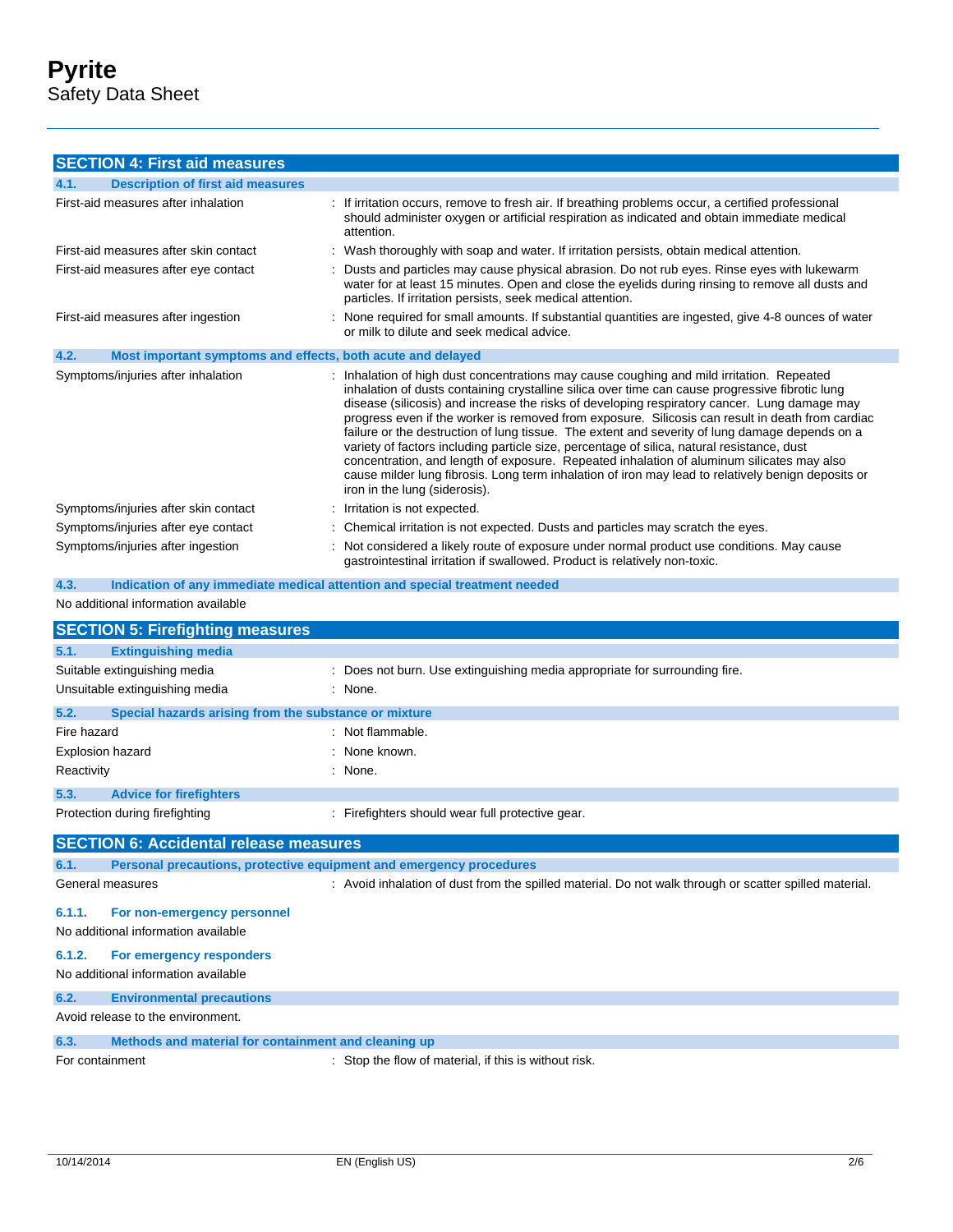| Methods for cleaning up                                       |                                |                                                                                                                                                                                                                                                                                                                                                                                                                                                                                                                             | : Use wet clean-up methods (wiping, mopping, etc.) or a vacuum to remove small amounts. The<br>vacuum must be equipped with a filtration system sufficient to remove and prevent the<br>recirculation of crystalline silica (a vacuum equipped with a highefficiency particulate air filter                                                                                                                                                                                           |  |
|---------------------------------------------------------------|--------------------------------|-----------------------------------------------------------------------------------------------------------------------------------------------------------------------------------------------------------------------------------------------------------------------------------------------------------------------------------------------------------------------------------------------------------------------------------------------------------------------------------------------------------------------------|---------------------------------------------------------------------------------------------------------------------------------------------------------------------------------------------------------------------------------------------------------------------------------------------------------------------------------------------------------------------------------------------------------------------------------------------------------------------------------------|--|
|                                                               |                                |                                                                                                                                                                                                                                                                                                                                                                                                                                                                                                                             | (HEPA) filter is recommended). For large spills, use a fine water spray or mist to control dust<br>creation and carefully scoop or shovel into a clean, dry container for later reuse or disposal.<br>Completely remove all dusts to prevent recirculation of crystalline silica into the workplace. DO<br>NOT USE DRY SWEEPING OR COMPRESSED AIR TO CLEAN SPILLS. Clean-up personnel<br>must wear appropriate protective equipment including respiratory protection (See Section 8). |  |
| 6.4.<br><b>Reference to other sections</b>                    |                                |                                                                                                                                                                                                                                                                                                                                                                                                                                                                                                                             |                                                                                                                                                                                                                                                                                                                                                                                                                                                                                       |  |
| No additional information available                           |                                |                                                                                                                                                                                                                                                                                                                                                                                                                                                                                                                             |                                                                                                                                                                                                                                                                                                                                                                                                                                                                                       |  |
| <b>SECTION 7: Handling and storage</b>                        |                                |                                                                                                                                                                                                                                                                                                                                                                                                                                                                                                                             |                                                                                                                                                                                                                                                                                                                                                                                                                                                                                       |  |
| <b>Precautions for safe handling</b><br>7.1.                  |                                |                                                                                                                                                                                                                                                                                                                                                                                                                                                                                                                             |                                                                                                                                                                                                                                                                                                                                                                                                                                                                                       |  |
| Precautions for safe handling                                 |                                |                                                                                                                                                                                                                                                                                                                                                                                                                                                                                                                             | Plant processes should be designed to control airborne dusts at or below acceptable exposure<br>guidelines. DO NOT use compressed air or dry sweeping to remove dust from work area. Dusts<br>should be removed using vacuum or wet clean-up methods (wet towels, use of mists, etc.).                                                                                                                                                                                                |  |
|                                                               |                                | clothing before re-wearing. Do not take contaminated clothing home.                                                                                                                                                                                                                                                                                                                                                                                                                                                         | Under dusty conditions, employees should wear coveralls or other suitable work clothing.<br>Contaminated clothing must be vacuumed before removal and respiratory protection should be<br>the last article of clothing removed. DO NOT REMOVE dusts from clothing by blowing or<br>shaking. Practice good housekeeping. Wash thoroughly after handling. Launder contaminated                                                                                                          |  |
| 7.2.                                                          |                                | Conditions for safe storage, including any incompatibilities                                                                                                                                                                                                                                                                                                                                                                                                                                                                |                                                                                                                                                                                                                                                                                                                                                                                                                                                                                       |  |
| Storage conditions                                            |                                | should be periodically cleaned to minimize dust accumulation.                                                                                                                                                                                                                                                                                                                                                                                                                                                               | : Pyrite may slowly oxidize over time in the presence of water or moisture and air to form sulfuric<br>acid. Heat greatly accelerates this reaction. Do not expose to temperatures > 400 °F without<br>appropriate control measures. Store in a dry area in closed containers. Storage and work areas                                                                                                                                                                                 |  |
| <b>Specific end use(s)</b><br>7.3.                            |                                |                                                                                                                                                                                                                                                                                                                                                                                                                                                                                                                             |                                                                                                                                                                                                                                                                                                                                                                                                                                                                                       |  |
| No additional information available                           |                                |                                                                                                                                                                                                                                                                                                                                                                                                                                                                                                                             |                                                                                                                                                                                                                                                                                                                                                                                                                                                                                       |  |
| <b>SECTION 8: Exposure controls/personal protection</b>       |                                |                                                                                                                                                                                                                                                                                                                                                                                                                                                                                                                             |                                                                                                                                                                                                                                                                                                                                                                                                                                                                                       |  |
| 8.1.<br><b>Control parameters</b>                             |                                |                                                                                                                                                                                                                                                                                                                                                                                                                                                                                                                             |                                                                                                                                                                                                                                                                                                                                                                                                                                                                                       |  |
|                                                               |                                |                                                                                                                                                                                                                                                                                                                                                                                                                                                                                                                             |                                                                                                                                                                                                                                                                                                                                                                                                                                                                                       |  |
| Quartz (14808-60-7)<br><b>USA ACGIH</b>                       | ACGIH TWA (mg/m <sup>3</sup> ) |                                                                                                                                                                                                                                                                                                                                                                                                                                                                                                                             | $0.025$ mg/m <sup>3</sup>                                                                                                                                                                                                                                                                                                                                                                                                                                                             |  |
|                                                               |                                |                                                                                                                                                                                                                                                                                                                                                                                                                                                                                                                             |                                                                                                                                                                                                                                                                                                                                                                                                                                                                                       |  |
| Silica, cristobalite (14464-46-1)                             |                                |                                                                                                                                                                                                                                                                                                                                                                                                                                                                                                                             |                                                                                                                                                                                                                                                                                                                                                                                                                                                                                       |  |
| <b>USA ACGIH</b>                                              | ACGIH TWA (mg/m <sup>3</sup> ) |                                                                                                                                                                                                                                                                                                                                                                                                                                                                                                                             | $0.025$ mg/m <sup>3</sup>                                                                                                                                                                                                                                                                                                                                                                                                                                                             |  |
| 8.2.<br><b>Exposure controls</b>                              |                                |                                                                                                                                                                                                                                                                                                                                                                                                                                                                                                                             |                                                                                                                                                                                                                                                                                                                                                                                                                                                                                       |  |
| Appropriate engineering controls                              |                                | : Use local exhaust and general ventilation as necessary to control air contaminants at or below<br>acceptable exposure guidelines. Collection systems must be designed and maintained to prevent<br>the accumulation and recirculation of respirable silica into the workplace. Additional controls to<br>limit exposure to crystalline silica may include but are not limited to: wet processes, installation of<br>dust collection systems, dust control additives, enclosed work processes, and automated<br>processes. |                                                                                                                                                                                                                                                                                                                                                                                                                                                                                       |  |
| Hand protection                                               |                                | Protective gloves are recommended.                                                                                                                                                                                                                                                                                                                                                                                                                                                                                          |                                                                                                                                                                                                                                                                                                                                                                                                                                                                                       |  |
| Eye protection                                                |                                | Safety glasses with side shields or goggles.                                                                                                                                                                                                                                                                                                                                                                                                                                                                                |                                                                                                                                                                                                                                                                                                                                                                                                                                                                                       |  |
| Skin and body protection                                      |                                | Use body protection appropriate for task.                                                                                                                                                                                                                                                                                                                                                                                                                                                                                   |                                                                                                                                                                                                                                                                                                                                                                                                                                                                                       |  |
| Respiratory protection                                        |                                | protection should be worn.                                                                                                                                                                                                                                                                                                                                                                                                                                                                                                  | If exposure limits are exceeded or irritation is experienced, NIOSH approved respiratory                                                                                                                                                                                                                                                                                                                                                                                              |  |
| <b>SECTION 9: Physical and chemical properties</b>            |                                |                                                                                                                                                                                                                                                                                                                                                                                                                                                                                                                             |                                                                                                                                                                                                                                                                                                                                                                                                                                                                                       |  |
| Information on basic physical and chemical properties<br>9.1. |                                |                                                                                                                                                                                                                                                                                                                                                                                                                                                                                                                             |                                                                                                                                                                                                                                                                                                                                                                                                                                                                                       |  |
| Physical state                                                |                                | Solid                                                                                                                                                                                                                                                                                                                                                                                                                                                                                                                       |                                                                                                                                                                                                                                                                                                                                                                                                                                                                                       |  |
| Appearance                                                    |                                | Mineral                                                                                                                                                                                                                                                                                                                                                                                                                                                                                                                     |                                                                                                                                                                                                                                                                                                                                                                                                                                                                                       |  |
| Color                                                         |                                | Bright yellow, brassy metallic                                                                                                                                                                                                                                                                                                                                                                                                                                                                                              |                                                                                                                                                                                                                                                                                                                                                                                                                                                                                       |  |
| Odor                                                          |                                | Odorless.                                                                                                                                                                                                                                                                                                                                                                                                                                                                                                                   |                                                                                                                                                                                                                                                                                                                                                                                                                                                                                       |  |
| Odor threshold                                                |                                | No data available                                                                                                                                                                                                                                                                                                                                                                                                                                                                                                           |                                                                                                                                                                                                                                                                                                                                                                                                                                                                                       |  |
| рH                                                            |                                | No data available                                                                                                                                                                                                                                                                                                                                                                                                                                                                                                           |                                                                                                                                                                                                                                                                                                                                                                                                                                                                                       |  |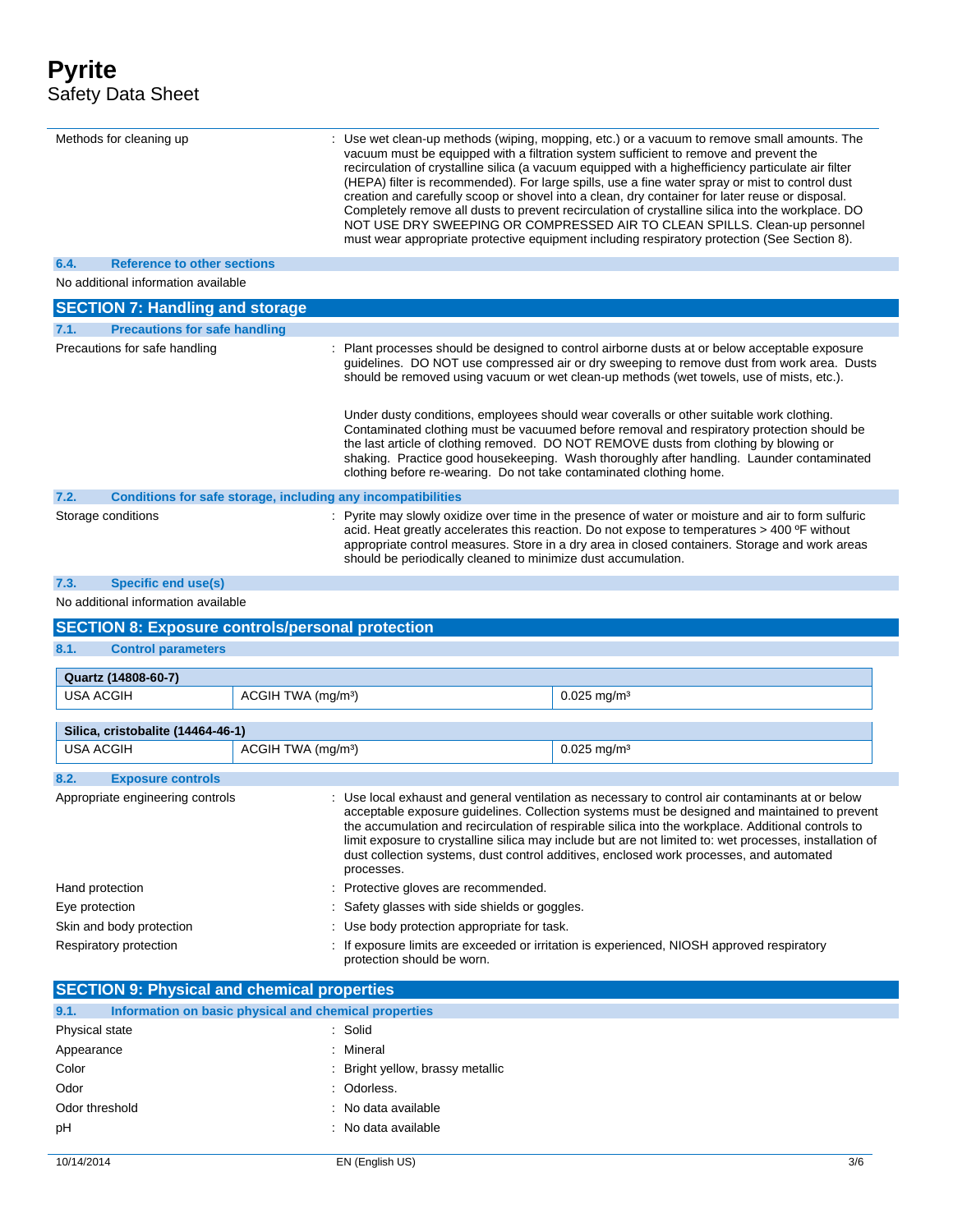# **Pyrite** Safety Data Sheet

| Relative evaporation rate (butyl acetate=1) | No data available |
|---------------------------------------------|-------------------|
| Melting point                               | No data available |
| Freezing point                              | No data available |
| Boiling point                               | No data available |
| Flash point                                 | No data available |
| Auto-ignition temperature                   | No data available |
| Decomposition temperature                   | No data available |
| Flammability (solid, gas)                   | No data available |
| Vapor pressure                              | No data available |
| Relative vapor density at 20 °C             | No data available |
| Specific gravity                            | 5                 |
| Solubility                                  | Insoluble         |
| Log Pow                                     | No data available |
| Log Kow                                     | No data available |
| Viscosity, kinematic                        | No data available |
| Viscosity, dynamic                          | No data available |
| <b>Explosive properties</b>                 | No data available |
| Oxidizing properties                        | No data available |
| Explosive limits                            | No data available |

#### **9.2. Other information**

No additional information available

|                 | <b>SECTION 10: Stability and reactivity</b>                 |  |  |
|-----------------|-------------------------------------------------------------|--|--|
| 10.1.           | <b>Reactivity</b>                                           |  |  |
| None.           |                                                             |  |  |
| 10.2.           | <b>Chemical stability</b>                                   |  |  |
|                 | Stable under normal conditions.                             |  |  |
| 10.3.           | <b>Possibility of hazardous reactions</b>                   |  |  |
| Will not occur. |                                                             |  |  |
| 10.4.           | <b>Conditions to avoid</b>                                  |  |  |
|                 | Avoid exposure to heat in the presence of water and oxygen. |  |  |

#### **10.5. Incompatible materials**

Pyrite will slowly oxidize in the presence of water or moisture to form sulfuric acid. The presence of heat accelerates the reaction and the rate of formation of sulfur oxides and sulfuric acid. Silica is incompatible with strong oxidizers.

#### **10.6. Hazardous decomposition products**

Pyrite will decompose at elevated temperatures (> 400 ºF) to form sulfur oxides and in the presence of moisture or water, sulfuric acid. Quartz may convert to cristobalite at high temperature (> 1470 ºC).

| <b>SECTION 11: Toxicological information</b> |                                      |  |  |
|----------------------------------------------|--------------------------------------|--|--|
| 11.1.                                        | Information on toxicological effects |  |  |

Acute toxicity **in the case of the case of the case of the case of the case of the case of the case of the case of the case of the case of the case of the case of the case of the case of the case of the case of the case of** 

| Quartz (14808-60-7)               |                                                                                                                                                                                                                                                                                                                                                             |  |
|-----------------------------------|-------------------------------------------------------------------------------------------------------------------------------------------------------------------------------------------------------------------------------------------------------------------------------------------------------------------------------------------------------------|--|
| LD50 oral rat                     | 500 mg/kg                                                                                                                                                                                                                                                                                                                                                   |  |
| ATE US (oral)                     | 500.00000000 mg/kg                                                                                                                                                                                                                                                                                                                                          |  |
| Skin corrosion/irritation         | : Not classified                                                                                                                                                                                                                                                                                                                                            |  |
| Serious eye damage/irritation     | : Not classified                                                                                                                                                                                                                                                                                                                                            |  |
| Respiratory or skin sensitization | : Not classified                                                                                                                                                                                                                                                                                                                                            |  |
| Germ cell mutagenicity            | : Not classified                                                                                                                                                                                                                                                                                                                                            |  |
| Carcinogenicity                   | : May cause cancer. IARC and NTP classify respirable crystalline silica as a confirmed or known<br>human carcinogen. Although OSHA has not promulgated a specific standard for crystalline silica,<br>materials that contain > 0.1% crystalline silica should be treated as a confirmed carcinogen for<br>hazard communication purposes (29 CFR 1910.1200). |  |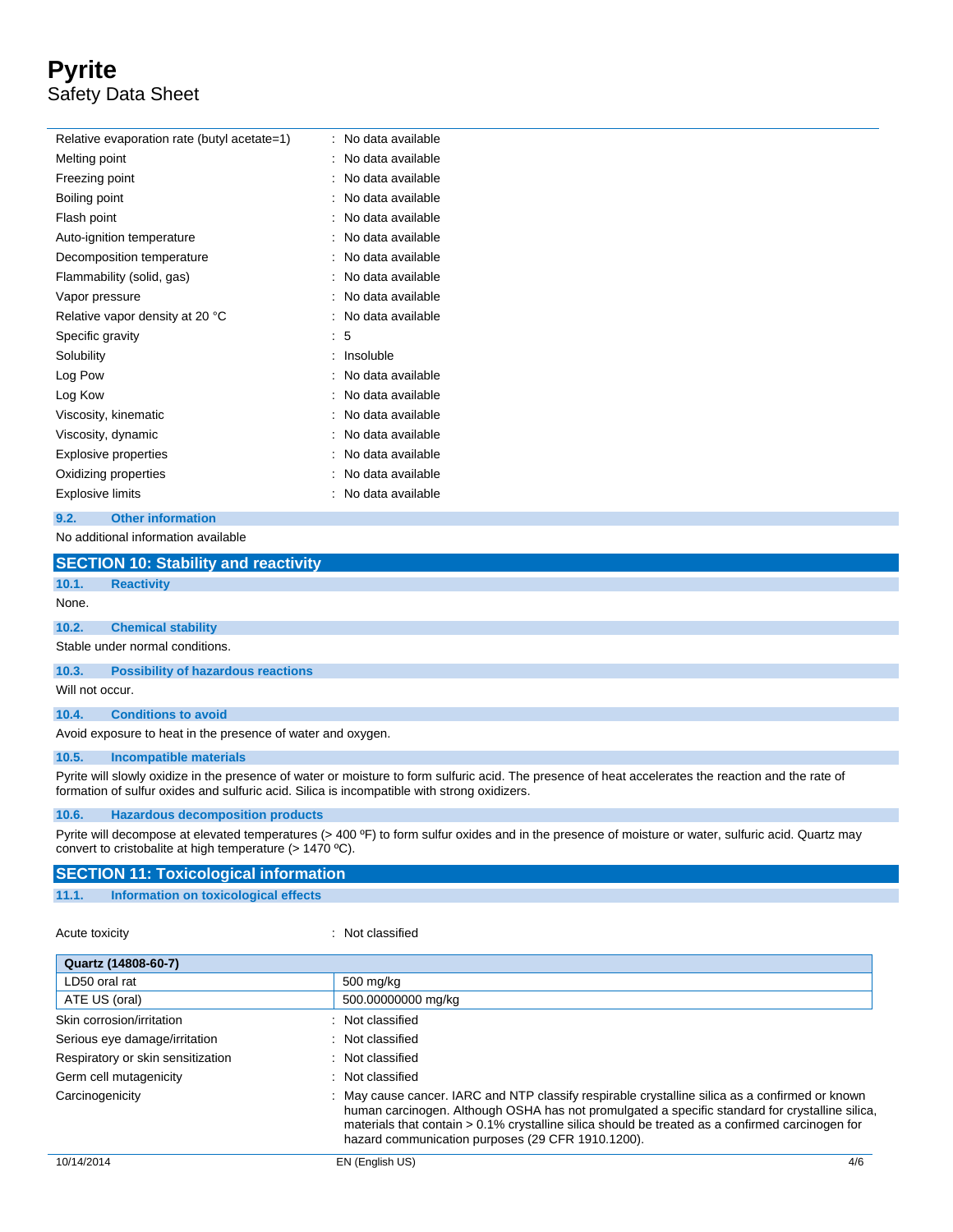# **Pyrite** Safety Data Sheet

| Quartz (14808-60-7)                                   |                                                                                                                                                                                                                                                                                                                                                                                                                                                                                                                                                                                                                                        |
|-------------------------------------------------------|----------------------------------------------------------------------------------------------------------------------------------------------------------------------------------------------------------------------------------------------------------------------------------------------------------------------------------------------------------------------------------------------------------------------------------------------------------------------------------------------------------------------------------------------------------------------------------------------------------------------------------------|
| <b>IARC</b> group                                     | 1 - Carcinogenic to humans                                                                                                                                                                                                                                                                                                                                                                                                                                                                                                                                                                                                             |
| National Toxicity Program (NTP) Status                | 2 - Known Human Carcinogens                                                                                                                                                                                                                                                                                                                                                                                                                                                                                                                                                                                                            |
| Silica, cristobalite (14464-46-1)                     |                                                                                                                                                                                                                                                                                                                                                                                                                                                                                                                                                                                                                                        |
| IARC group                                            | 1 - Carcinogenic to humans                                                                                                                                                                                                                                                                                                                                                                                                                                                                                                                                                                                                             |
| Reproductive toxicity                                 | : Not classified                                                                                                                                                                                                                                                                                                                                                                                                                                                                                                                                                                                                                       |
| Specific target organ toxicity (single exposure)      | : Not classified                                                                                                                                                                                                                                                                                                                                                                                                                                                                                                                                                                                                                       |
| Specific target organ toxicity (repeated<br>exposure) | : Not classified                                                                                                                                                                                                                                                                                                                                                                                                                                                                                                                                                                                                                       |
|                                                       | Silicosis is a progressive fibrotic pneumoconiosis that greatly decreases the ability of the lungs to<br>provide oxygen (decreased pulmonary capacity). Three types of silicosis have been identified.<br>Acute silicosis can occur several weeks or months following exposure to very high levels of<br>crystalline silica and can result in death in months or within several years. Accelerated silicosis<br>can occur 5-10 years after exposure to higher levels of crystalline silica. Chronic silicosis is the<br>most common type and usually occurs after 10 or more years of exposure to low levels of<br>crystalline silica. |
|                                                       | Increased incidence of chronic bronchitis was been reported in pyrite miners exposed to high<br>dust concentrations. The increased incidence was believed to be due to the high dust<br>concentrations and hot and humid microclimate with marked thermic gradients with air pollution<br>from SO2. Repeated inhalation may lead to accumulation of iron in the body.                                                                                                                                                                                                                                                                  |
|                                                       | Animal studies indicate that cristobalite has a greater potential to produce fibrosis than quartz.<br>Cristobalite produces a more severe response than quartz and fibrosis elicited is diffuse rather<br>than nodular.                                                                                                                                                                                                                                                                                                                                                                                                                |
|                                                       | Other: Silica particles less than 10 um are considered respirable; however, particles retained in<br>the lungs are generally much smaller. A median diameter of particles retained in the lungs has<br>been cited as 0.5-0.7 um.                                                                                                                                                                                                                                                                                                                                                                                                       |
| Aspiration hazard                                     | : Not classified                                                                                                                                                                                                                                                                                                                                                                                                                                                                                                                                                                                                                       |
| <b>SECTION 12: Ecological information</b>             |                                                                                                                                                                                                                                                                                                                                                                                                                                                                                                                                                                                                                                        |
| 12.1.<br><b>Toxicity</b>                              |                                                                                                                                                                                                                                                                                                                                                                                                                                                                                                                                                                                                                                        |
|                                                       | This product is a naturally occurring substance. Pyrite mines are a cause of acid mine drainage in the environment due to the formation of sulfuric acid.                                                                                                                                                                                                                                                                                                                                                                                                                                                                              |
| 12.2.<br><b>Persistence and degradability</b>         |                                                                                                                                                                                                                                                                                                                                                                                                                                                                                                                                                                                                                                        |
| No additional information available                   |                                                                                                                                                                                                                                                                                                                                                                                                                                                                                                                                                                                                                                        |
| 12.3.<br><b>Bioaccumulative potential</b>             |                                                                                                                                                                                                                                                                                                                                                                                                                                                                                                                                                                                                                                        |

No additional information available

# **12.4. Mobility in soil**

No additional information available

| 12.5.                        | Other adverse effects |                                                        |
|------------------------------|-----------------------|--------------------------------------------------------|
|                              | Effect on ozone layer | : Product does not contain ozone depleting substances. |
| Effect on the global warming |                       | : No known ecological damage caused by this product.   |

| <b>SECTION 13: Disposal considerations</b> |                         |                                                                                                       |  |  |  |  |
|--------------------------------------------|-------------------------|-------------------------------------------------------------------------------------------------------|--|--|--|--|
| 13.1.                                      | Waste treatment methods |                                                                                                       |  |  |  |  |
| Waste disposal recommendations             |                         | : Dispose of contents/container in accordance with local/regional/national/international regulations. |  |  |  |  |

# **SECTION 14: Transport information**

In accordance with DOT

Not a dangerous good in sense of transport regulations